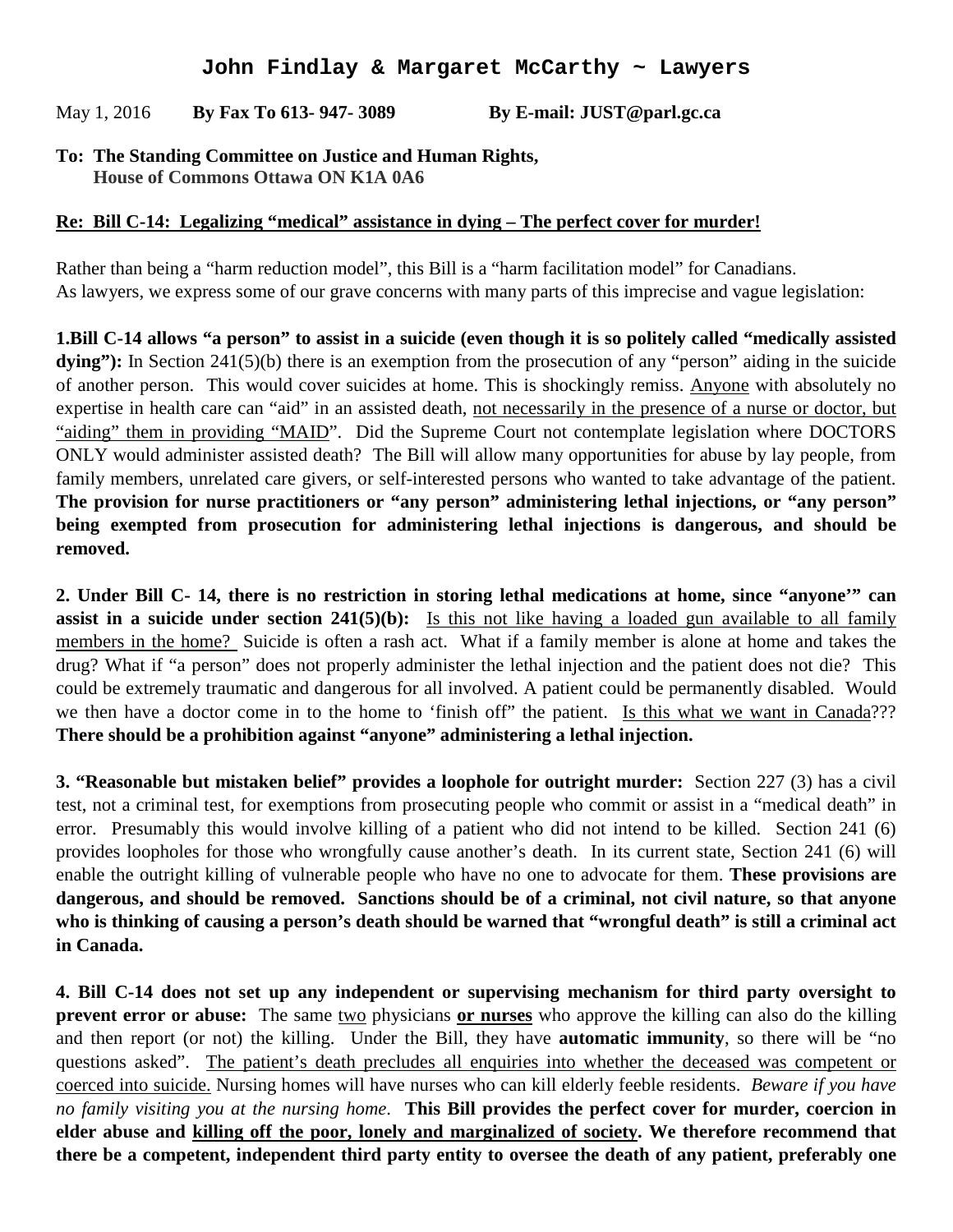## **of judicial oversight.**

**5. Bill C-14 has a completely subjective and broad definition of "Grievous and irremediable medical condition".** Palliative care is administered solely in the care of the dying. Being near death is a natural prerequisite for palliative care. "Medical aid in dying" is dangerous because defining who is in a terminal state is open to interpretation. The language of Section 241.2 (2) is too vague, and does not protect vulnerable, mentally ill or depressed persons who may be reacting to a temporary situation, from making a final decision in error. The broad definition of "Grievous and irremediable" allows for multiple interpretations of whether one's natural death is "reasonably foreseeable". **There must be a much more stringent definition requiring an objective diagnosis from a medical doctor, (who is best qualified to be aware of treatment options other than death) to protect those who are suffering temporary psychological distress because of their condition.** 

**6. Bill C-14 has NO conscience clause for freedom of thought and action:** Our Prime Minister Justin Trudeau often says that "**PEOPLE MUST HAVE A CHOICE**" yet he promotes a Bill which dictates that there be NO CHOICE for doctors / nurses who do not want to kill patients - a perfectly reasonable position for health professionals historically involved in health "care" not killing. **JUSTIN TRUDEAU** often talks of "**STRENGTH THROUGH DIVERSITY**". If true, then **WHY NOT "diversity of belief"** for those who do not want to euthanize people. **Angus Ried says 68% of Canadians are OPPOSED to forcing religious health facilities to participate in suicide**. A conscience clause would foster safe 'kill-free zones' for patients wanting health "care" not killing, in their vulnerable years.

The total absence of a conscience clause is a serious infringement on the Charter rights of doctors, nurses and pharmacists who should in no way be coerced, pressured or discriminated against for taking a conscientious stand against any involvement in assisted suicide. **There is no jurisdiction in the world that forces physicians and other medical practitioners to act against their conscience. We strongly urge the Federal Government to implement rigorous conscience protection for objecting physicians and health care workers.**

**Killing citizens by state funded medicine has never been permitted in the history of Canada or in Western / European Society,** except in **Nazi Germany under 'Aktion 4'** and now in The Netherlands and Belgium, since 2002. The "built-in safeguards" in their 2002 laws are now gone (consent is no longer required for the mentally disabled - children can now be euthanized). **The UNITED NATIONS has expressed concerns about the misuse of Belgium and The Netherlands euthanasia laws "to kill off persons with intellectual disabilities".**

Please see attached "**Twenty facts about assisted suicide and euthanasia in Europe".** Do we think we are so superior to the "enlightened" citizens of The Netherlands and Belgium, that their rampant abuses will not, over time, also happen in Canada??? Disguising the name of this legislation will not change the perception in the general public! This legislation legalizes helping people to kill themselves, **and will promote suicide in general**.

Since the State of Oregon passed their assisted suicide law, they have seen a corresponding increase in suicides in the general population. Why? Because any law which undermines life will promote a culture of death, by sending out a public message that all lives are to be measured, and that some lives are just not worth living, or saving. **Dutch ethicist Professor Theo Boer** (who drafted the Netherlands safeguards) now warns that over time, assisted suicide quickly become a normality instead of a last resort. We do not want this for Canadians.

Based on The Netherland and Belgium horrors, several countries (**France, Scotland, England, South Australia, and New Hampshire)** have voted against legalizing euthanasia because the "safeguards" were not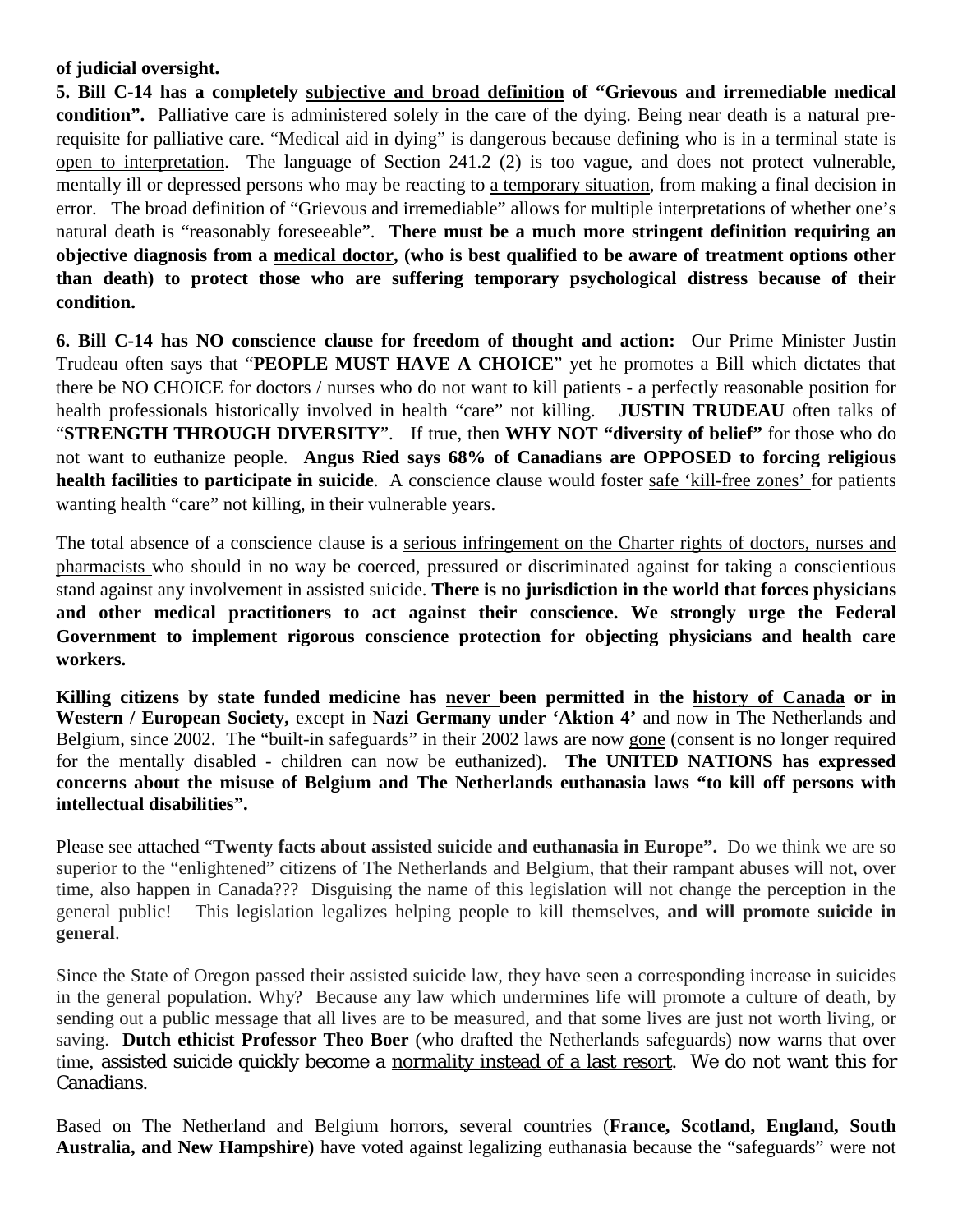safe. **We urge our government to do the same.** 

**Under our Constitution, Parliament is INDEPENDENT of the Judiciary. PARLIAMENT legislates, not the SUPREME COURT! We beg you ~ FOR THE SAKE OF HUMANITY – heed the warning of Dutch ethicist Professor Theo Boer, and do not take Canada down the dark road of legalizied assisted suicide.** 

Yours Truly **Solution** John W. Findlay **Margaret L. McCarthy** *National Right To Life News Today (UK)~ 20 things you might not know about assisted suicide in Europe - July 2013* 

 *By Dr. Peter Saunders Former General Surgeon, CEO of Christian Medical Fellowship (UK) – 4,500 doctors -1,000 medical*

*student members. ~ Late last year the BBC asked me to "learn something about assisted dying practices elsewhere in Europe" and also to speak to Britons who had signed up with Dignitas… (at www.nationalrighttolifenews.org)* 

*Here are twenty facts about assisted suicide and euthanasia in Europe:* 

*1. Assisted suicide and euthanasia are illegal in every country in Europe with the exception of Belgium, Luxembourg, Switzerland and the Netherlands – just four of the fifty sovereign states.*

*2. Margo Macdonald's End of Life Assistance Bill (Scotland) to legalise euthanasia and assisted suicide suffered an overwhelming defeat by 85-16 last November because MSPs were convinced that its 'safeguards' were not safe.*

*3. On January 20, 2011, the European Court of Human Rights (ECHR) ruled that while there is a 'human right' to suicide, the state has no obligation to provide citizens with the means to commit suicide.*

*4. On January 25, 2011, the French Senate rejected proposals to legalise assisted suicide and euthanasia, by 170 votes to 142. Francois Fillon, the French prime minister, had spoken out strongly against the proposals.*

*5. The German Medical Congress of German Physicians, on June 1, opposed assisted suicide and euthanasia, leading to a change in doctors' guidance which will prohibit doctors from participating in both assisted suicide and euthanasia.*

*6. Using organs from euthanasia victims is now an established procedure in Belgium. 7. At least 300 cremation urns with human remains were dumped in Lake Zurich near the Swiss suicide facility Dignitas.*

*8. A recent study found that in the Flemish part of Belgium, 66 of 208 cases of 'euthanasia' (32%) occurred in the absence of request or consent.*

*9. In Belgium, nearly half of all cases of euthanasia are not reported to the Federal*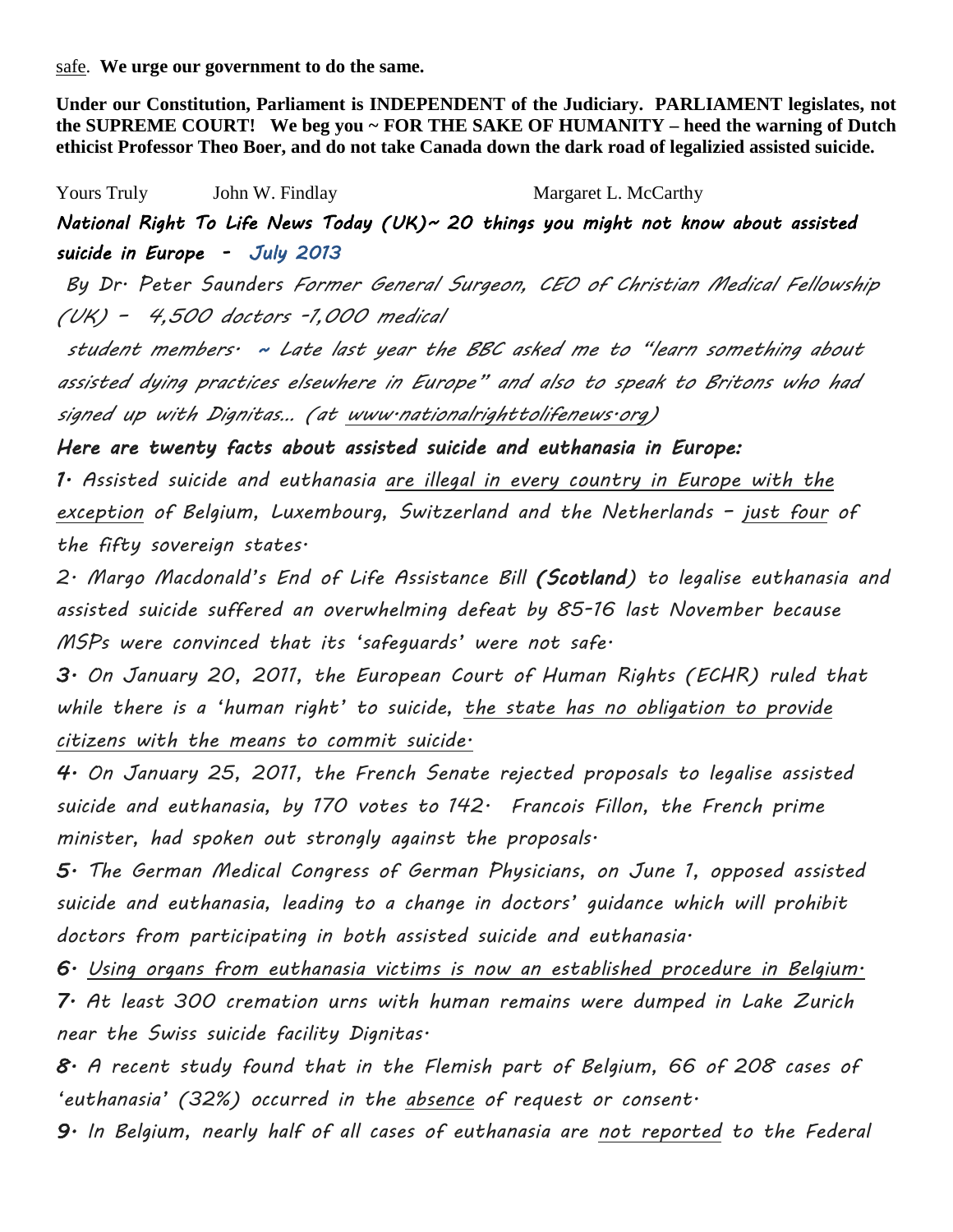*Control and Evaluation Committee. Legal requirements were more frequently not met in unreported cases than in reported cases and a written request for euthanasia was absent in 88%.*

*10. Dozens of disabled children were killed under the Groningen protocol in the Netherlands although this is illegal.*

*11. In 2006 the Royal Dutch Medical Association declared that 'being over the age of 70 and tired of living' should be an acceptable reason for requesting euthanasia. 12. Many who have died at the Dignitas facility are not terminally ill. Ludwig Minelli, the Director, has helped people who are chronically ill, disabled, depressed or frail and elderly to kill themselves and has suggested the relations of the terminally ill could also take a lethal drug cocktail even if they are in perfect health.*

*13. The Dignitas facility had to move from the residential apartment block it was located in after residents complained about encountering body bags in the lifts. 14. Jacques Attali, former President of the European Bank for reconstruction and development, has said, 'As soon as he goes beyond 60-65 years of age man lives beyond his capacity to produce, and he costs society a lot of money…euthanasia will be one of the essential instruments of our future societies.'*

*15. Almost half of Belgium's euthanasia nurses have admitted to killing without consent, despite the fact that involuntary euthanasia is illegal in Belgium and that nurses are not allowed to perform even voluntary euthanasia.*

*16. In 2007 approximately 10% of all deaths in the Netherlands were by terminal sedation. Many deaths were caused by dehydration, by the physician sedating the patient and then withholding hydration until death occurs in 10 – 14 days. 17. Soraya Wernli, a nurse employed by Dignitas between 2003 and 2005, has accused the organisation of being a 'production line of death concerned only with profits'.*

*18. According to a 2005 House of Lords Select Committee Report a Dutch-type euthanasia law in Britain would result in 13,000 deaths per year.*

*19. Grand Duke Henri of Luxembourg, opposed euthanasia and as a result was stripped of his executive power to veto laws.*

*20. The Nazi holocaust began in 1939 with the killing of 6,000 disabled children and 70,000 patients in geriatric and psychiatric institutions. Leo Alexander, a psychiatrist who gave evidence at Nuremberg in 1949 said that 'its beginnings at first were merely a subtle shift in emphasis in the basic attitude of the physicians. It started*